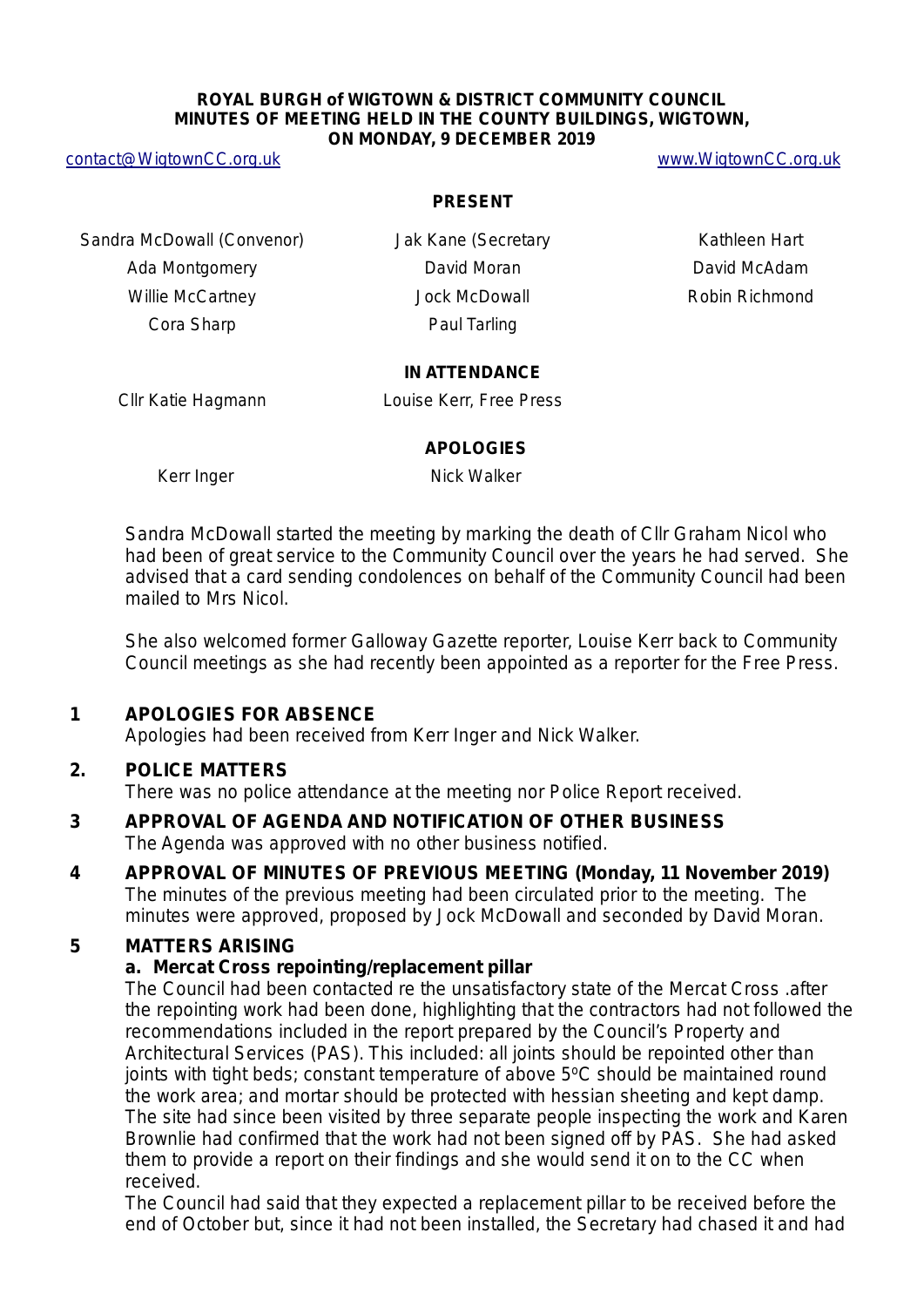been told that it would be checked and made safe or repaired prior to the weekend (Friday, 13 December).

### **b. Christmas Lights**

Sandra McDowall thanked everyone involved in pitting up the tree and Christmas lights as well as those responsible for organising the light-up ceremony and the post event in the County Buildings where the Community Shop delivered refreshments and the Creetown Silver Band provided music.

### **c. Dumfries & Galloway Council Budget Response**

.Jak Kane said that he had received feedback on the Council's Budget Options 2020/21 from six Community Councillors. He had submitted their comments as individual responses as well as sending a Community Council response highlighting concerns with cuts to the Education and Roads maintenance budgets as a common theme.

### **d. South Back Street**

The Council had responded re the car park area and said that they would arrange for it to be strimmed and tided up and they would be looking at finding a long term solution. Kathleen Hart said that a local resident had carried out the work and, in the absence of the Council doing it, he would tidy up the area,

# **6 UPDATES & REPORTS**

#### **a: Financial Report**

Jak Kane said that he had not prepared a report as the only movement on the Accounts had been the annual £20 payment to DGC for the CC's Lottery Licence, whichwas needed for fundraising activities linked to the Summer Festival.

He also said that, as he had expected, payment of the CC Admin Grant from the Council for the year from 1 April 2019 to 31 March 2020 l had still not been received. He had submitted the application with supporting documentation on 15 October. The Council had then sent out reminders to Community Councils on 13 November (including Wigtown), asking them to submit the grant paperwork. Jak had responded by confirming that Wigtown CC's claim had been submitted and asking if there was something missing that was holding up the payment. No payment or response to that email had been received since.

Cllr Hagmann undertook to contact Wilma McKeown.

# **b: Consultations WP**

There were no current consultations for the CC to consider but there were two consultations on Early Learning and Childcare in which the Scottish Government was looking for responses from those with pre-school children. One was an Evaluation for existing users/families to review Early Learning and Childcare Services in the area and a Future Needs questionnaire for those with a child aged 0-4 who will make use of the provision.

#### **c: Planning WP**

Nick Walker had circulated a report prior to the meeting. The only new application received was for Planning in Principle for a new dwellinghouse to be built in the grounds of Edinard, 1 Maidland Place. Edinard had originally been built as a single house on two building plots and the proposed site formed part of the associated private garden. The current owners had no interest in maintaining the second plot t as a garden and proposed building a modest house on the infill site. Nick suggested that the Local Development Plan would assume in favour of this type of application. A neighbour had made a representation about the possibility of his private garden being overlooked if the house was to be more than one storey. On the basis that the Community Council would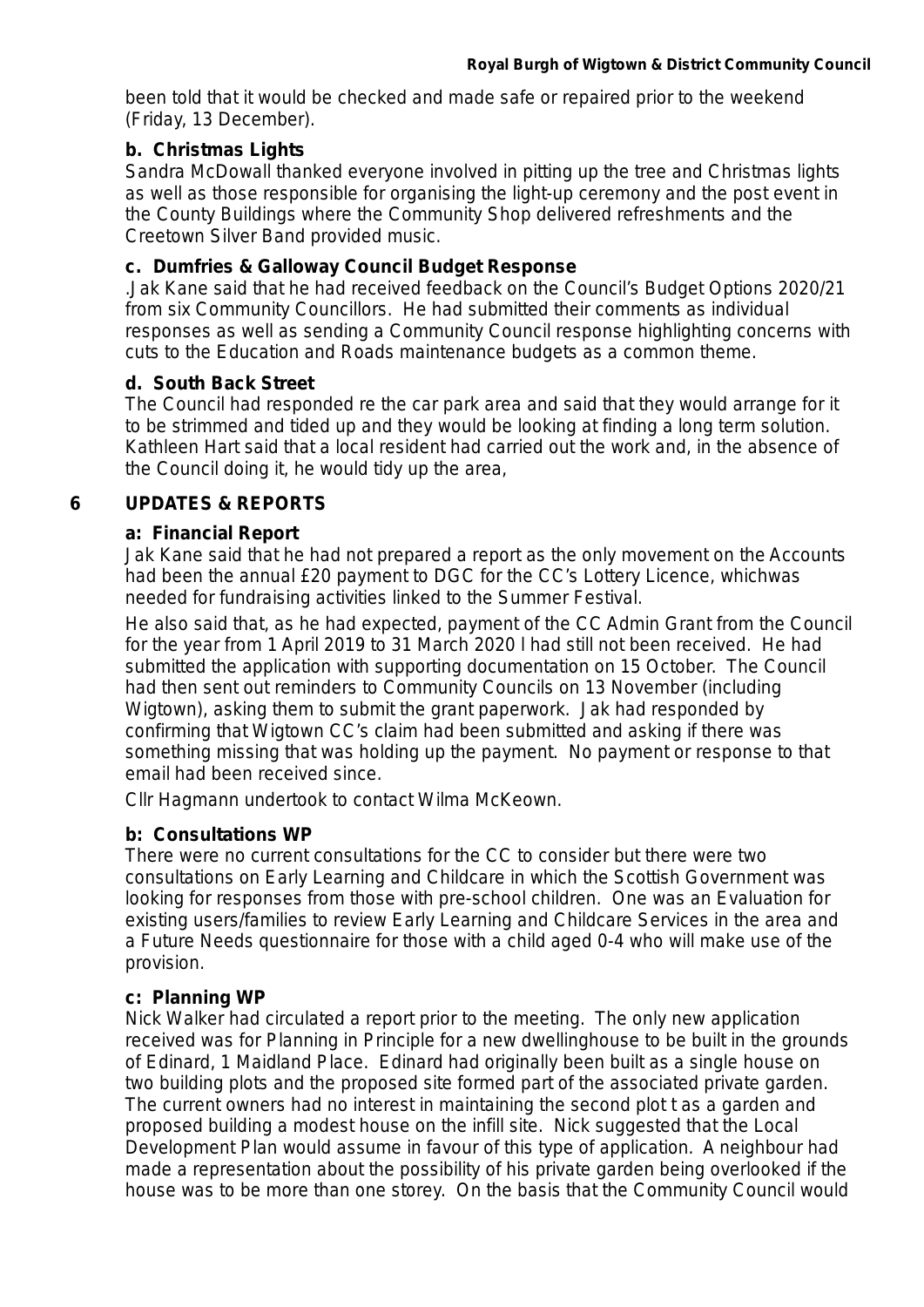have a further opportunity to comment on any future detailed Planning application, it was agreed that the CC make no submission at this time.

Updates on earlier planning applications were noted.

Cllr Hagmann did not participate in the discussion of the Planning issues.

#### **d: Town Square Development WP**

Sandra McDowall said she would chase SPEN who had said that they would be providing a map detailing the proposed work on North and South Main Streets and the Square.

#### **e: Newsletter**

Ada Montgomery distributed a draft newsletter for comment and it was agreed that the font used should be large to make it easier for older community members to read which would possibly mean that it would be larger than a four A5 page double-sided document. The group would now look to work on a first edition with a copy being submitted to the Convenor and Secretary for approval before printing.

### **7 CORRESPONDENCE, ETC**

*South of Scotland Enterprise* – Communications Update confirming that the Enterprise Company would operate on a hub and spoke model with offices across the South of Scotland but no indication if this simply meant Stranraer and Dumfries for D&G.

*Launch of 'Tackling Poverty through Participatory Budgeting Phase 3'* – DGC had launched the latest phase of this funding with a closing date of 31 January 2020. In 2019 grants of up to £20,000 had been available but, in this phase, grants would be restricted to £100 - £5,000.

*Police attendance at CC meetings* – PC John Jamieson had been in contact to ascertain contact and meeting details for the CC. He wrote that the Police would hopefully attend all if not most of the meetings.

*Free Press* – Nick Dowson had written to advise that he was leaving the paper and Louise Kerr had been in touch to advise that she was his replacement.

*DGC Council Budget 2020/21* – the Council had sent details of an online webcast to be held on 2 December 2019.

*Notice of Election* – following the death of Cllr Nicol, the Council had given notice of the election process to appoint his successor. The deadline for delivering Nomination forms was 16 December and, if the election is to be contested, the poll will be held on 23 January 2020.

*Transforming Wigtownshire* – The Transforming Wigtownshire Leadership Team wanted to revisit the CC to provide an update on the work of the programme and discuss how the two could work together to achieve its aims. It was agreed that they should be invited to the January or February meetings.

*DGC Community Councils Newsletter* – the Newsletter had been circulated.

*Wigtown Common Good Fund* – the Council had advised that there was £530 available to groups in 2020 from the Common Good Fund. The next Committee meeting to consider applications was scheduled for April 2020 or earlier if need be.

**Local Electricity Bill** – A letter had been received from Power for People asking if the Community Council would agree to provide a letter of support for the Local Electricity Bill. The Bill was being supported by a cross-party group of 115 MPs including 20+ Scottish MPs. Although it was thought unlikely that Wigtown Community Council would use the legislation or benefit, it was agreed that it should support the proposed Bill to give other communities that could benefit the opportunity.